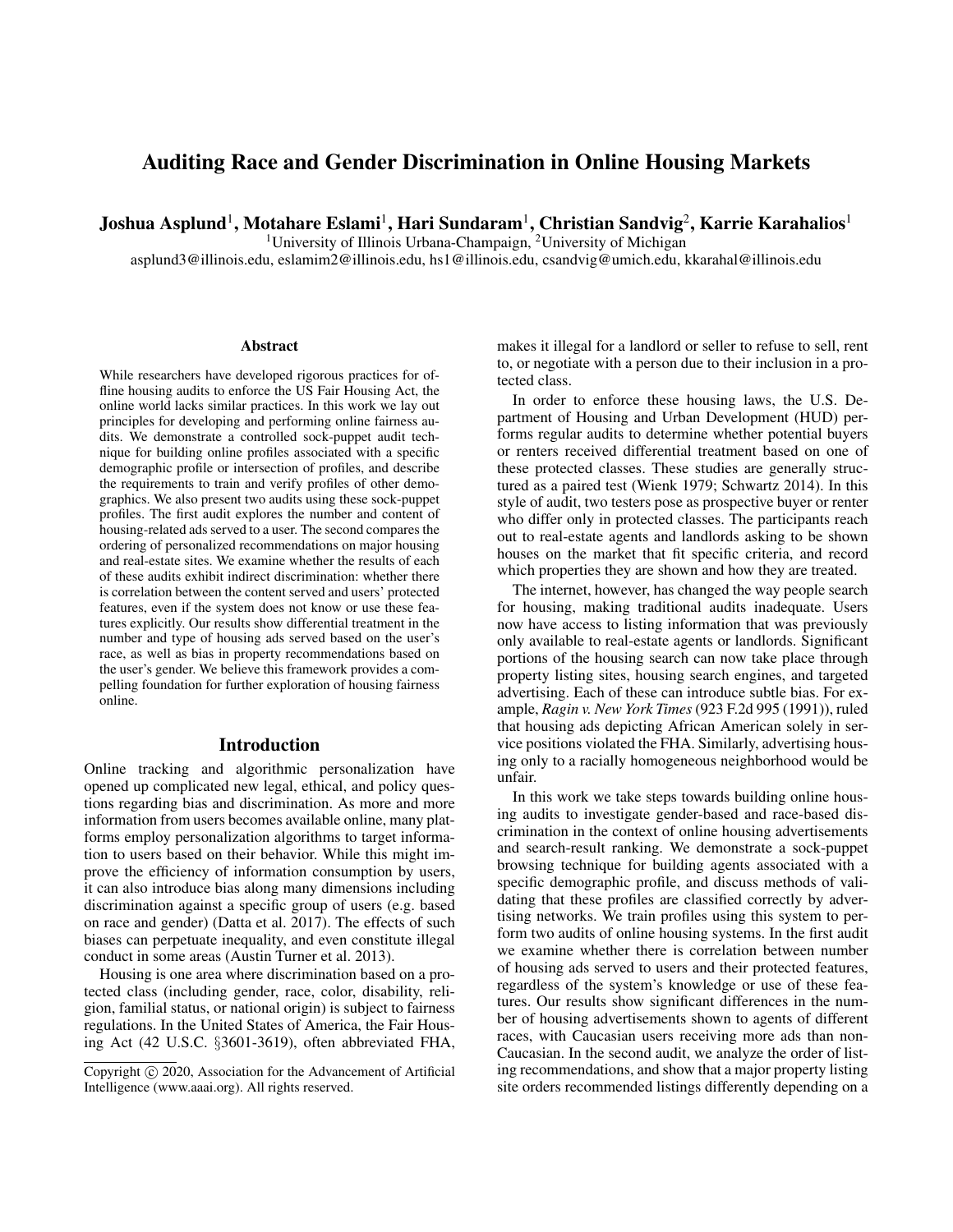visitor's gender, presenting more expensive listings higher up for women. We also show unequal recommendations that could lead to geographical discrimination on the basis of race. Finally, we discuss how the framework outlined in this paper can provide a basis for further exploration and audits.

# Related Work

This work focuses on audits, defined here as systematic evaluations of organizations, networks, or marketplaces. Audits are generally performed by independent researchers, treating the test subject (e.g. organization, network, or marketplace) as a black box. These evaluations aim to either prove that the system being tested meets formal standards or (in social science) to measure discrimination in general. In this paper we are concerned with whether online housing markets provide fair outcomes for users regardless of gender or race.

# Conceptualizing Fairness

The first step in this process is conceptualizing fairness and bias. A recent survey (Narayanan 2018) identified more than 20 definitions of fairness. Many of these fit into larger categorizations by the method, target, or purpose of the discrimination. Previous auditing studies have particularly looked at two categorizations of fairness: *direct* vs. *indirect* and *individual* vs. *group* fairness (Datta, Tschantz, and Datta 2014; Chen et al. 2018; Hardt, Price, and Srebro 2016; Zemel et al. 2013).

In the *direct/indirect* categorization of fairness, the focus is on the method of discrimination (Pedreschi, Ruggieri, and Turini 2008). Direct discrimination occurs when rules or procedures explicitly impose "disproportionate burdens" on minority or disadvantaged groups. Indirect (or systematic) discrimination is caused by rules or procedures that impose disproportionate burdens without explicitly targeting the specific groups (Collins and Khaitan 2018). In algorithmic systems, this categorization of fairness concerns whether the output of the system correlates with some protected attributes, even if these attributes are not used as inputs to the system.

*Individual/group* fairness is based on how subjects are selected from the groups being studied (Dwork et al. 2012). Individual fairness requires that two similar individuals receive similar treatment. The counterpart, group fairness, requires that demographic subsets of the population are treated equally. These two measurements are not always equivalent, as deciding features may not be evenly spread throughout a population. Within the context of housing, individual fairness states that two prospective customers who differ only in protected traits should be shown the same properties and offered the same rates. Group fairness requires that, on average, a random member of one group should receive the same treatment as a random member of the other.

Throughout this paper we will define bias using the HUD definition of *disparate impact*. This states that "(the) illustrations of unlawful housing discrimination in this part may be established by a practice's discriminatory effect, even if not motivated by discriminatory intent" (78 FR 11459). This is an indirect definition of fairness, as intent and knowledge of protected features are not needed. Therefore, if we conclude that a system is biased we do not attribute any malice to that fact; it is a simple statement that the outcomes or effects are different across demographics.

### Housing Bias

Housing discrimination has been a topic of active research since the 1940s (Gaddis 2018), but the introduction of the internet has substantially changed the area. Here we discuss both offline and online audits.

Traditional Housing Audits Housing discrimination in non-internet contexts has been a topic of interest and research for decades. Traditional housing audits are performed in two ways: In the first, activists, nonprofits, or enforcement agencies conduct audits to identify particular discriminatory actors such as racist landlords. In the second, academics or government agencies attempt to characterize discrimination in a large population or area. The first systematic nationwide audit occurred in the UK in 1960 (Gaddis 2018). The US followed with the HUD Housing Discrimination Study (HDS) in 1977, and national HUD studies have been performed in the US in 1989, 2000, and 2012 (Wienk 1979). The 2012 audit showed continued decreases in overall discrimination, but still significant differences in the treatment of prospective renters and buyers along demographic lines.

**Online Housing Bias** Evidence suggests we should expect bias in housing online. Recent studies of the online rental site Airbnb (Edelman and Luca 2014; Edelman, Luca, and Svirsky 2017) show significant racial bias against those with African American names, while (Edelman, Luca, and Svirsky 2017) demonstrated that African American users were turned down for rentals 58 percent of the time, as opposed to Caucasian renters who were turned down only 50 percent of the time.

Beyond Airbnb, research finds racial bias in online rentals both in the United States (Carpusor and Loges 2006; Hogan and Berry 2011; Hanson and Santas 2014) and in Europe (Ahmed and Hammarstedt 2008). In each of these experiments, researchers emailed landlords to inquire about vacant apartments advertised online and signed the emails with names that suggested the senders' race. Customers with traditionally non-English/American names received fewer responses overall and more negative responses.

#### Computational Audits

Audits are also conducted on a variety of computational systems. Beyond housing, these audits have covered diverse topics including system privacy, security, advertisements, and search results. Importantly, these audits test both the design of computer systems and the behavior of people that use them.

Information security has presented several unique audit contexts due to the variety and value of the information involved. Previous papers have demonstrated audits for verifying system changes and data provenance from the underlying network topology (Ujcich et al. 2017) all the way up to complex heterogeneous web services (Bates et al. 2017).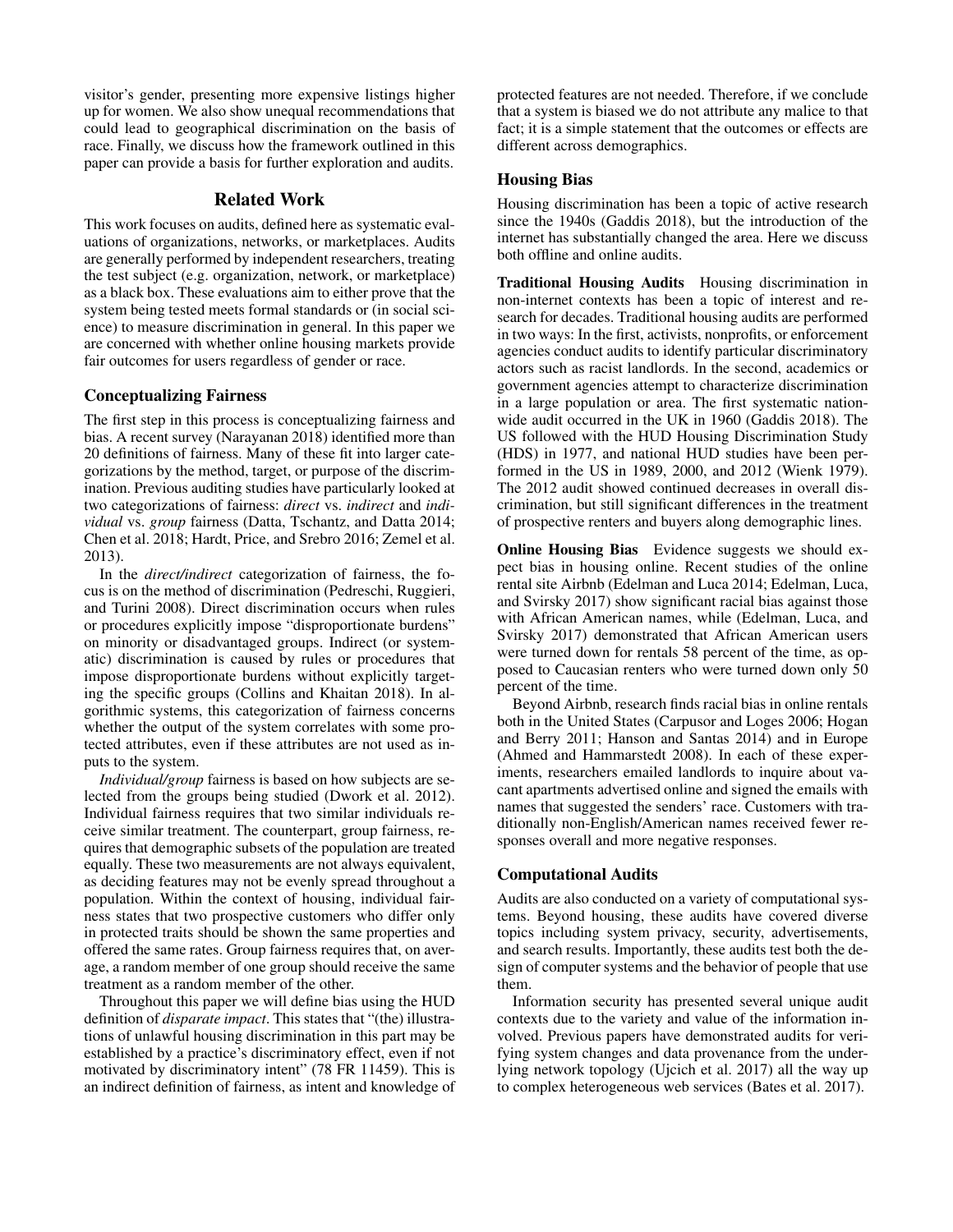Privacy has also been a vital area for computational audits. Gutierrez et al. describe privacy audits for social network sites that would enable users to more easily determine how their data is being shared (Gutierrez et al. 2009). A paper by Bates et al. describes how government-sponsored wiretapping programs can be amended to allow open and transparent auditing from tamper-resistant logs (Bates et al. 2015). Finally, (Oh et al. 2014) describe a system for auditing medical records exchanges while preserving patient privacy, demonstrating how to audit sensitive data sources in a responsible way (Oh et al. 2014).

In addition to auditing systems, researchers can also audit how knowledge of bias can inform user behavior. A 2017 paper by Eslami et al. explored biases in online hotel rating (Eslami et al. 2017). They found that one site's rating system was biased, representing low-to-medium quality hotels as significantly higher in ratings than the authors of the reviews stated. Their study also showed that users modified their behavior in order to compensate for the bias, changing rating techniques and alerting other users of the bias.

Sock-puppet Audits "Sock-puppet" auditing refers to the deployment of automated systems that mimic realistic user behavior in place of the humans used in offline audits. Sockpuppets enable more carefully controlled testing than would be possible with human testers (Sandvig et al. 2014).

Hannk et al. use this audit strategy for detecting differential pricing online (Hannk et al. 2014) using a combination of voluntarily submitted browsing profiles and algorithmically generated browsing behavior. Their experiments showed that more than half of the e-commerce sites audited performed some level of personalization.

The AdFisher paper by Datta, Tschantz, and Datta (Datta, Tschantz, and Datta 2014) describes methods for building user profiles to fit differing demographics by using automated browsing as well as explicit advertisement settings. Their experiments used these sock-puppets to explore a wide range of different topics including transparency and equality across Google search results and ads. They found that women in their study received fewer ads encouraging them to take high paying jobs than men. Although many of the training and measurement techniques described in this paper are no longer feasible due to platform changes, the underlying concepts are foundational to this research area.

The many types of potential bias in online systems have resulted in calls for updated audit methods for online algorithmic systems (Sandvig et al. 2014; Ahmed, Andersson, and Hammarstedt 2010; Chander 2016). Within the domain of housing we have chosen to focus on *advertising bias* and *ranking bias*.

Auditing Advertising Bias As discussed earlier, the contents and presentation of an advertisement can have discriminatory effects. Marketing dangerous or predatory topics to minority audiences can have profound economic, physical, psychological, and societal consequences (Petty, Harris, and Broaddus 2002). Augmenting this with personalized online tracking and targeting may improve the advertisement's efficiency, but it can reinforce existing biases and inequalities by training algorithmic systems with biased data, or for biased outcomes.

For example, Google search results for stereotypically African American names returned ads containing the word "arrest" significantly more than for white names (Sweeney 2013). This creates both individual harms in circumstances such as job searches where employers routinely search for information about the applicant, but also creates societal harms by reinforcing racist stereotypes about African Americans.

A very recent study by Ali et al. showed that Facebook's advertising system can create discriminatory effects without the advertiser's explicit input or awareness (Ali et al. 2019). This presents a dangerous possibility of unknowingly reinforcing negative stereotypes that have been "learned" by a complex system.

Auditing Ranking Bias The influence of search engines has greatly accelerated the study of ranking effects on user interaction. Users overwhelmingly favor the top results in search pages (Guan and Cutrell 2007; Craswell et al. 2008). Keane, O'Brien, and Smyth demonstrated that users continued to click on the top links in Google search results even if the order of the results was reversed (Keane, O'Brien, and Smyth 2008).

Because ordering can effect decision-making so drastically, it is important that the ranking algorithm is fair. A 2018 study analyzed bias in resume search results (Chen et al. 2018). It measured whether there were significant differences between the ranking of male and female job seekers based on inferred gender. The study concluded that the systems were generally fair on an individual basis, but that there was group bias against feminine candidates.

In this work, we investigate advertising and ranking bias in online housing using sock-puppet accounts. This method involves many challenges including profile building and controlling for unprotected attributes that we describe below.

# Experimental Design

Our experiments aimed to answer the following questions:

- RQ1: Do the profile training techniques presented in this research produce advertising profiles that are significantly differentiated and reflect the desired attributes?
- RO2: Does the perceived race and gender of a user searching for housing online affect the number and/or type of housing advertisements served to that individual?
- RQ3: Does the perceived race or gender of a user affect the recommendation ordering on housing listing sites?

We test RQ1 by training profiles with each of the desired classes, browsing the internet to collect ads, and then comparing the contents of the ads served. If a proxy variable for the desired attribute varies significantly between classes we conclude that the training techniques were effective.

Our experimental design for RQ2 and RQ3 drew inspiration from previous audits in the space, especially the nationwide HUD Housing Discrimination Studies (Wienk 1979; Austin Turner et al. 2013). The basic method is a paired test,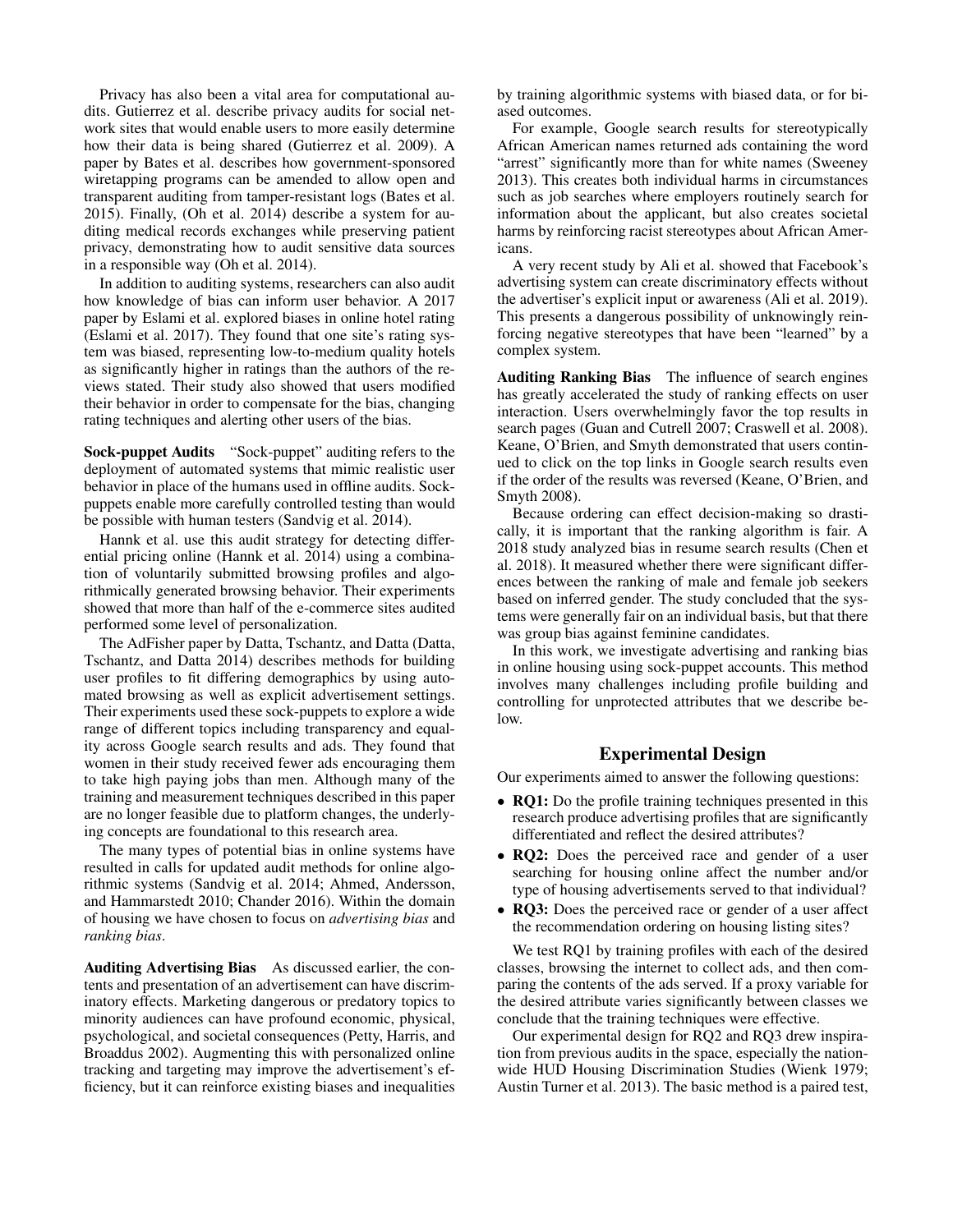where each test is performed by at least two individuals who differ only in protected classes. Any significant deviation in treatment between the classes signals an underlying difference in treatment.

Each audit or experiment consisted of hundreds of agents making dozens of measurements. An agent's life cycle consisted of two main steps: 1) training a browser profile and 2) collecting experimental data. Details on the methods of profile training and testing are covered in greater detail in the next section, while data collection is covered in the details of each audit.

### Scope

There are a nearly limitless number of audits that could be performed in this area, considering the number of legally protected attributes, size of the United States housing market, and breadth of online services involved in housing. Even performing the simplest audits required limiting several of these variables.

Demographics Each agent in the experiment was assigned an identity at the intersection of two demographic categories: race and gender. All other classes (protected or not) were controlled by removing highly correlated topics.

The first set of categories we considered was gender. Agents were assigned to either the male or female profile training. We recognize that this does not account for transgender or non-binary individuals. However, our lack of data on browsing behavior for these individuals made it prohibitively difficult to define a profile training strategy that included these individuals.

The other categorization was by racial or ethnic background, labeling agents as either Caucasian, African American, Hispanic, or Asian. These were chosen as they are the four largest racial and ethnic groups in the United States. This category is referred to as "race" throughout this paper, although there is active debate as to whether a Hispanic background is racial or ethnic in nature. We chose to use the term race because two-thirds of Hispanic Americans consider their background as part of their racial identity (Center 2015). Additionally, this decision enabled simpler terminology across the audits.

Locations This audit focused on two areas: Chicago, a very large city, and Champaign, a smaller neighboring community.

We include Chicago in this audit due to both size and demographics. It is one of the largest metropolitan areas in the United States, and has a very large number of properties on sale at any time. It is also simultaneously one of the most diverse and most segregated cities in the U.S. (Silver 2015). This diversity increases verisimilitude as it is realistic that people from each of the demographics would be searching for a property in that area. It also presents a situation ripe for geographical discrimination, where landlords or sellers sort buyers into neighborhoods by race.

We included Champaign as a comparison. It is fairly racially diverse, with Hispanic, African American, and Asian populations each comprising at least 10% of the population (Bureau 2018). Furthermore, it is one of the largest communities in the state after Chicago, and therefore has a housing market large enough for a variety of listings in different areas and at different price-points.

Timeline Agents were run in blocks, where a mixture of differing profiles were trained and executed simultaneously. This was done to control for unintended effects that might be caused by changes to the site or network during the course of the experiment.

Blocks of training and collection were scheduled throughout the week and at varying times in order to minimize any data that might be inferred due to the day or time an agent visited a page.

We started collecting results for the advertising audit in early August 2018, and started collecting ranking data in early December 2018. We continued collecting both through mid-March, however we limited the data we analyzed in the Advertising audit to ads collected before February 2019. We chose to limit the data due to the release of several large stories focusing of Facebook's handling of housing ads (Biddle 2019; Robertson 2019). Although these stories did not directly affect our data sources, there was still a possibility that the increased scrutiny in this area would cause the sites we were to testing to change their behavior and invalidate the study.

# Technical Details

Each agent is represented as a fresh browser profile at the beginning of the experiment with no cookies or history. Next, it is assigned both a gender and race. It browses the internet following specific patterns in order to build a representative browser profile. Finally, the trained profile visits target sites and collects experimental data for analysis.

An agent was represented by a browser profile in a discrete instance of Firefox 63 running on an Ubuntu 16.04 server. The browser instances were controlled by the Python programming language and the Selenium automation framework. All browsing traffic was routed through a proxy so that it would appear to originate in the correct geographic location.

# Profile Training (RQ1)

Because our audit follows the pattern of paired testing, we required a method of providing data about participants (such as age, gender, or race) to the subjects of the audit, online advertising networks and housing sites. This meant building a profile visible to these sites.

These profiles represent prospective home buyers who differ in gender and race, but are similar in location and income. This was done by browsing sites that were disproportionately visited by members of a specific demographic group. This method of inferred profile building was used for two reasons: necessity and verisimilitude.

First, there was no acceptable option for self-selection in the agent's advertising profiles. In earlier papers the experimenters had direct control over interests and visibility into inferred characteristics through tools such as Google Ad Settings (Datta, Tschantz, and Datta 2014; Wills and Tatar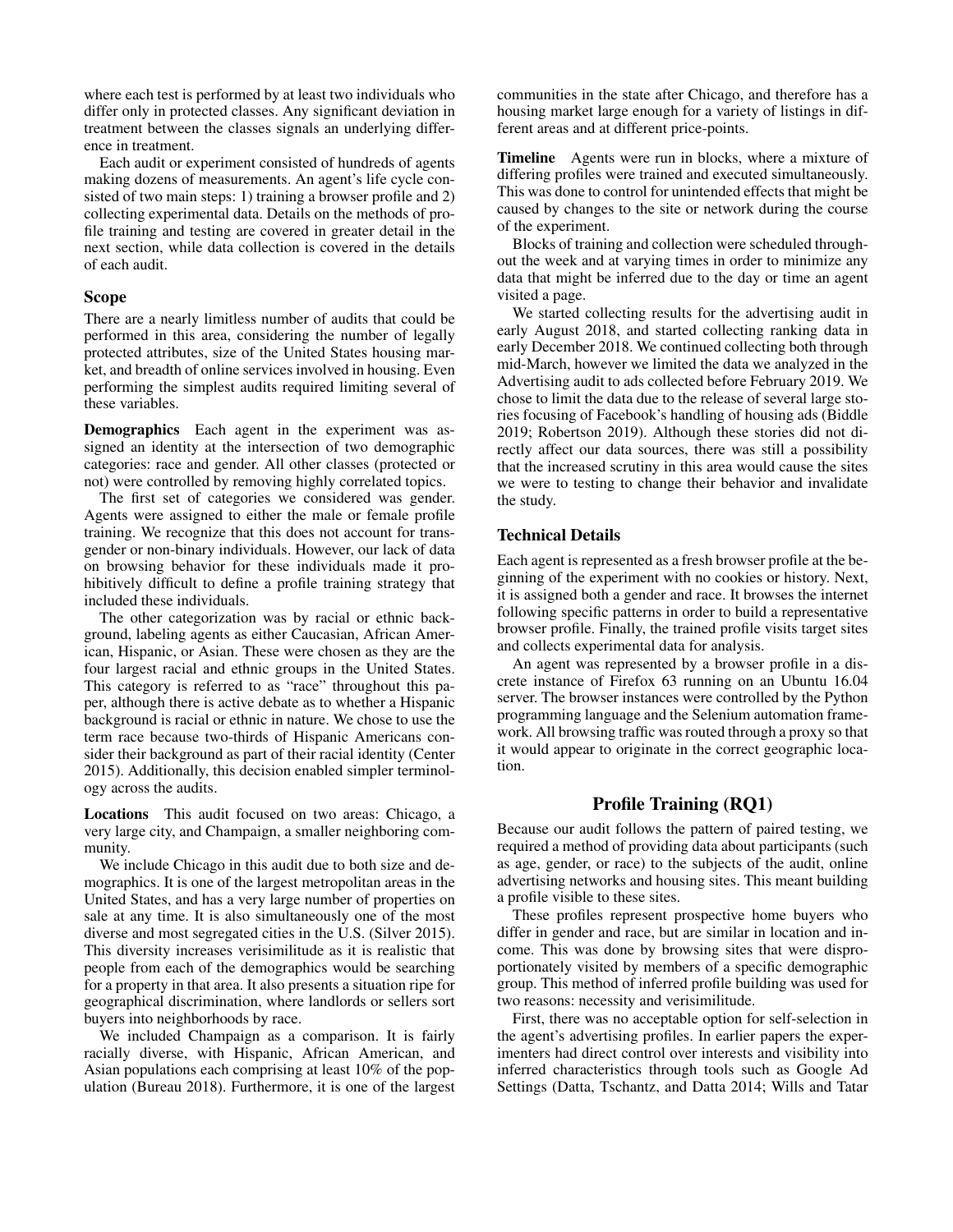2012). However, using these tools for audits has gotten significantly more difficult in the intervening years. Many sites, including Google, now require an account on the service to access these tools and explicitly forbid creating or using automated accounts in their Terms of Service. Additionally, many advertisers have removed the ability to specify or view the demographic information we need. The combination of these factors made direct profile building infeasible.

Second, this method matches the way that advertisers would determine the interests of a user (?). Most networks do not have detailed profile information supplied by the user and must rely on statistical inference. Using browsing to build profiles may reveal latent bias due to inferred data; an advertiser or network may make a decision based on a proxy attribute of a demographic group rather than the demographic itself. This might be missed in an explicit profile, but would be caught with behavioral profiles.

#### Site Selection

We gathered the representative sites from Quantcast (quantcast.com), an internet analytics company that provides demographic breakdowns of site visitors in the United States. The site provides statistics on gender, age, income, ethnicity, and education (Simpson 2019; 2018).

Relative popularity in Quantcast's metrics is measured through the demographic index (Simpson 2019): the probability that a site visitor is a member of that demographic divided by the likelihood that a visitor to a random site is a member of that demographic. Therefore, a demographic index 100 for Hispanic visitors would say that there is no difference in the number of Hispanic visitors from what would be expected on any random site, where a 200 would demonstrate that twice as many visitors are Hispanic than average. For example, the African-American index for ebony.com was 650 in 2019.

When selecting sites, we chose sites that had a demographic index above 140 for gender and ethnic minorities, or above 120 for Caucasian sites. We chose a second threshold for Caucasian users because a small increase in the demographic index for a significant majority group implies a sizable decrease in the number of minority visitors. More specifically, a demographic index for Caucasian visitors of 120 suggests that 90% of the site's visitors are Caucasian, significantly more than the 75% baseline.

In order to create the list of sites, or "playlist", for each demographic, we reviewed the top 500 sites on Quantcast's rankings and selected all of those marked as directly measured by the network that published audience metrics. We then sorted through and collected any sites that matched the demographic index threshold and put them on their corresponding lists.

We removed any sites that had a significantly large demographic index in other areas, specifically age and income. Although age is a protected class, removing sites strongly correlated with a specific age group helps minimize any confounding effects from this unmeasured variable. An agent's income, however, is not a protected attribute. It is important to carefully control income so that it does not confound any other findings.

A set of control sites were also selected from the top 100 most visited sites. These sites had minimal demographic skew, and therefore should not correlate with any specific race or gender. Separate control agents were run using these sites for training alongside the experimental agents to ensure that personalization occurred.

Finally, we verified that each site used Google tracking on their homepages verifying that the Google Ads tracking script was loaded while rendering the homepage. This guaranteed that each page visit would be recorded by the advertising network under test.

During training, each agent visited between twenty and twenty four sites over three sessions. The number of sites visited was limited by the total number of training sites that fit the criteria above. The agent stayed on each site for between one and three minutes, and scrolled around the page in order to roughly mimic human behavior. The exact time and motions were randomized to avoid bot detection. In all, training a profile took roughly one hour.

# Profile Validation

One of the main challenges in training profiles was validating them; i.e. whether the assigned gender or race had been correctly inferred by the advertising network. Because there was no direct way to measure this, we used a proxy method to measure profile training accuracy.

The key to this method is finding a feature in the results that is independent of those used to train the profile, and correlated with the desired demographic. For example, if the desired demographic were college-aged students, measuring a significant increase in the number of ads for apartments advertised as "Close to Campus" would indicate that the correct demographic profile had been learned.

This method has several strengths that make it desirable. For one, it is entirely indirect: it does not assume that the advertising system has explicitly labeled the desired demographic value, only that it knows correlations between interest groups, and that the profile fits within the desired set of connected interests.

Additionally, this method can be extended to new advertising networks with relative ease. Direct measurements through tools such as settings pages (Datta, Tschantz, and Datta 2014) require modifying the audit system for every new network. This proxy method can be updated and extended by verifying that the training pages visited and the ads or pages collected are covered by the new network.

Validating Gender in Profile Training In order to validate whether the assigned gender of a profile was accurately inferred, we investigated clothing and jewelry advertisements. These were useful because the majority of these ads were gendered, either by the style of the item or gender of the model. We categorized these advertisements manually, looking up items if the intended gender was unclear. Any items that were not explicitly gendered in the ad or on the seller's website were left uncategorized.

Once all of the apparel related ads were categorized, we counted the numbers of male and female ads for each agent. We collected 167 overtly gendered ads, of which 110 were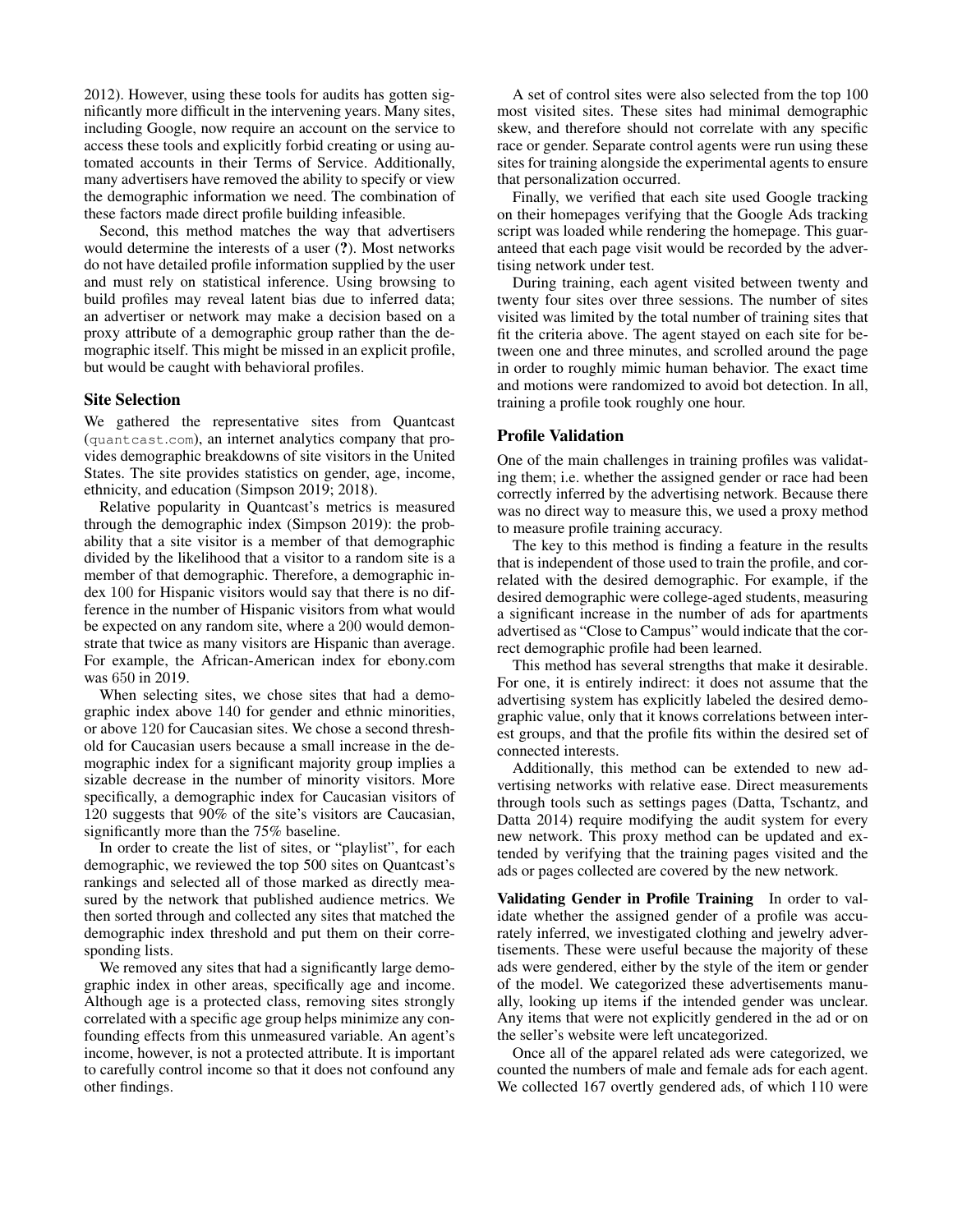gendered female. We then performed a paired t-test which showed a statistically significant correlation ( $p = 0.046$ ) between the number of female-gendered ads seen and the gender of the agent. This supported our hypothesis that the advertising network learned the intended feature.

Validating Race in Profile Training While we could not validate all categories of races, we used Spanish vs. English language ads to verify the Hispanic training. We categorized Spanish language ads and compared the frequency of these ads between Hispanic and non-Hispanic profiles. We found that while Hispanic profiles received some Spanish ads (63 in total), non-Hispanic profiles never received a Spanish ad. While not comprehensive, this suggests that our profile training method has distinguished between Hispanic and non-Hispanic profiles.

This method of profile training and verification is very flexible. Because there is no aspect unique to housing, it can be extended to other sock-puppet audits in order to measure the effects of both gender and race.

# The Advertising Audit (RQ2)

The first audit concerns housing-related ads served to users while browsing the internet. Our goal was to determine whether the number of housing related ads served to an agent was correlated with their gender or race.

### Data Collection

Once trained, the sock-puppet profiles browsed the internet and collected the ads served to them. Three main categories of pages were chosen, distinct from the training sites, on which to collect ads: Google search results, local newspapers' online housing listings, and national news homepages. Search results were chosen as a source of data due to the high proportion of relevant ads. A collection of different search terms were used by each agent, focusing on houses for sale or rent in the surrounding area. These terms included "houses for sale in \$location", "\$location rentals", and "houses in \$location". These search terms were chosen to portray an interest in housing related topics as well as re-enforcing the desired target location. Local newspapers were chosen as a category due to the relevant page topics and high number of display advertising slots served. The national news pages were chosen as they target a neutral audience, and because they provide a good baseline for the ads an agent would see on sites that are not directly related to housing topics.

While selecting sites within each of the categories above, we verified that each site served ads through Google's Ad-Sense network. This, when combined with the requirement training pages include Google tracking, ensured that an agent's profile could be correlated across throughout both the training and data collection phases.

In addition to the text, image, or frame-grab of an ad, we collected relevant metadata including information about the search term used, time of day, target URL, and the agent that collected the ad. We did not collect the position of each ad because the framework code that retrieves the location of an element returned erroneous results.

# Ad Categorization

The next step after visiting the aforementioned websites was finding and categorizing the housing ads.

Although the question of how many overall housingrelated ads were seen is important, it gives very little information on how the users' treatment differed. It was important to have more detailed descriptions of the content of advertisement in order to better understand the mechanics of the advertising networks and investigate possible explanations for behavior.

To this end we defined categories of relevant ads, focusing on sellers and their relationship to the user. This was done so that we could determine if any particular class of advertiser displayed bias, rather than measuring the entire ecosystem at once.

Housing-related ads were placed into one of the following categories:

- Sale Listing: An ad to purchase a specific property currently on the market, stating either the address or community name.
- Rental Listing: As above, but an ad to rent. This includes short-term rentals.
- Realtor: An advertisement for a real-estate agent, group, or property manager. These ads must be directly associated with a professional who can broker a property sale or rental.
- Rental Group: An ad for a company that facilitates rentals, but does not own or directly manage the properties.
- Foreclosure: Ads for search engines and sellers specializing in foreclosed properties, including the words "foreclosed" or "bank-owned".
- Rent-to-Own: Any ad that used the term "rent-to-own" was included in this category, unless it contained a listing that was currently for sale.
- Listing Aggregator: A search engine or site that collects other listings.
- Property Search Engine: A service that collects and searches property information, but is not primarily intended for buying/selling.
- Loans: Ads that directly reference housing-related loans such as mortgage services. Excludes credit card ads, savings accounts, or other general banking ads.

The number of important categories, the subtle differences in requirements, and inclusion of image and video ads made manual classification the most sensible method. Categorization was performed in batches by one of the authors, working from a list of unique advertisements collected.

#### Results

We collected 21,740 ads using 766 trained profile agents each assigned to one of nine distinct treatments — roughly 95 of each of the eight experimental treatments and 12 of the control. Of these ads, 2,262 were unique.

For a given category, we compared the number of ads observed by each group using a two-way ANOVA test. Using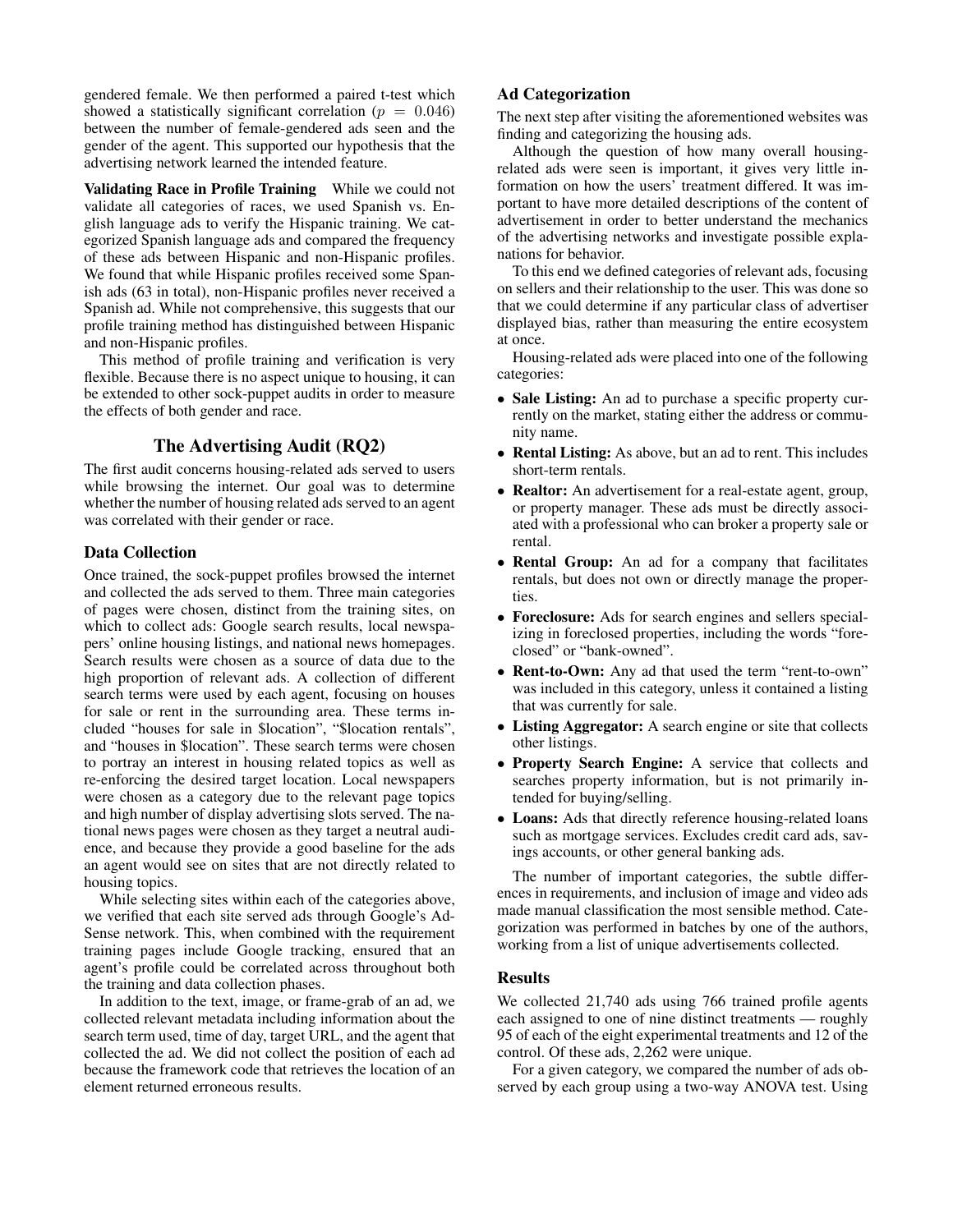|                  | Female | Male  |
|------------------|--------|-------|
| African American | 15.17  | 16.74 |
| Asian            | 16.38  | 16.13 |
| Caucasian        | 16.15  | 17.97 |
| Hispanic         | 15.65  | 15.92 |

Table 1: The average number of housing-related ads seen by agents of each group. This audit collected 12,418 housingrelated ads in total over 766 profiles.

|                      |     | $Df$ F val | P val    |
|----------------------|-----|------------|----------|
| Race                 | -3- | 2.30       | $0.057*$ |
| Gender               |     | 2.48       | 0.116    |
| Race $\times$ Gender | -3- | 1.17       | 0.319    |

Table 2: The results of a two-way ANOVA test with the number of ads seen as dependent on the agent's gender and race. The p-value for race is not quite lower than the standard 0.05 level, but suggests that there may be some differential treatment, even if it is not statistically significant.  $n = 12,418$ 

this approach, we could test both demographic variables in a single experiment.

The ANOVA test requires the data be both normal and homogeneous in order to make accurate conclusions; this was verified before the statistical analysis. We verified these assumptions using the Fligner-Killeen test for homogeneity of variance, the Shapiro-Wilk normality test, and inspection of both the Residual vs. Fitted and Normal Q-Q plots.

Housing-Related Ads We first investigated whether there was any bias in the number of general housing-related ads served. This included all of the categories listed above except for unrelated ads. Of the 21,740 total ads, 12,418 were housing-related, with the average number seen perdemographic in table 1.

In table 2, we can see that the ANOVA test detects some correlation ( $p = 0.0569$ ) between race and the number of housing-related ads served. Although this is not conclusive evidence of bias at the  $p = 0.05$  level, it suggests the ads were not evenly distributed.

Inspecting table 1 we see that the average number of housing-related ads seen was generally clustered between 15.50 and 16.50, except for Caucasian men who saw more ads than average, and African American women who saw fewer.

In order to investigate this further, we analyzed the data pair-wise: selecting a subset of the dataset and comparing it to its complement. Running the ANOVA test comparing Caucasian users with non-Caucasian users shows a significant difference  $(p = 0.033)$  in treatment, while the other three permutations show significance values close to the non-pairwise test ( $p = 0.060 \pm 0.005$ ).

This demonstrates that, while there may not be significant differences when considering all variables simultaneously, the treatment of Caucasian agents was significantly different than the treatment of others. Since the data for Caucasian

|                      | Df | F val P val |         |
|----------------------|----|-------------|---------|
| Race                 | З  | 0.79        | 0.498   |
| Gender               |    | 0.34        | - 0.561 |
| $Race \times Gender$ | 3  | 0.11        | -0.956  |

Table 3: The results of a two-way ANOVA test with the agent's gender and race as independent variables and the number of listing advertisements as the dependent variable. This test does not show any evidence of bias on any of the demographics.  $n = 444$ 

|                  | Female | Male |
|------------------|--------|------|
| African-American | 50     | 70   |
| Asian            | 53     | 50   |
| Caucasian        | 50     | 33   |
| Hispanic         | 60     | ι×   |

Table 4: The total number of rent-to-own and foreclosure ads seen by each demographic.

visitors never made up more than one third of the data under consideration, this bias was not as clear to the original method of analysis.

Listing Ads The next category of ads we surveyed was property listings. This is an important category to consider as it is the most directly regulated by the FHA.

We do not see any significant bias in the number of listings served using the multi-factor ANOVA test (see table 3). Unlike the previous category, there is no evidence of bias found by pairwise tests either. This is an encouraging result because it does not demonstrate underlying bias. However, we cannot conclude that the system is unbiased in this area without further analysis. This will be addressed further in the Discussion section.

Rent-to-Own Ads One area of housing loans that is particularly interesting is that of rent-to-own properties. Also known as "contract-for-deed" arrangement, they promise the deed to a property (or the option to purchase the deed) upon completion of contract terms, usually including a set period of on-time payments and paying both taxes and upkeep for the property.

There has been significant discussion about the conditions of these agreements, with the various state investigators and the US Department of Defense describing them as a form of predatory lending (Goldstein and Stevenson 2016; Department Of Defense Washington Dc 2006). They are generally targeted at low-income buyers, and previous lawsuits have alleged that these companies specifically target African American buyers and neighborhoods (Oakland vs. Wells Fargo).

A pairwise analysis shows that African-American users received more ads for this type of loan than any other race  $(p = 0.017)$ . Additionally, in table 4 we can see that Caucasian men saw far fewer ads of this type than any other combination of race and gender. This supports previous as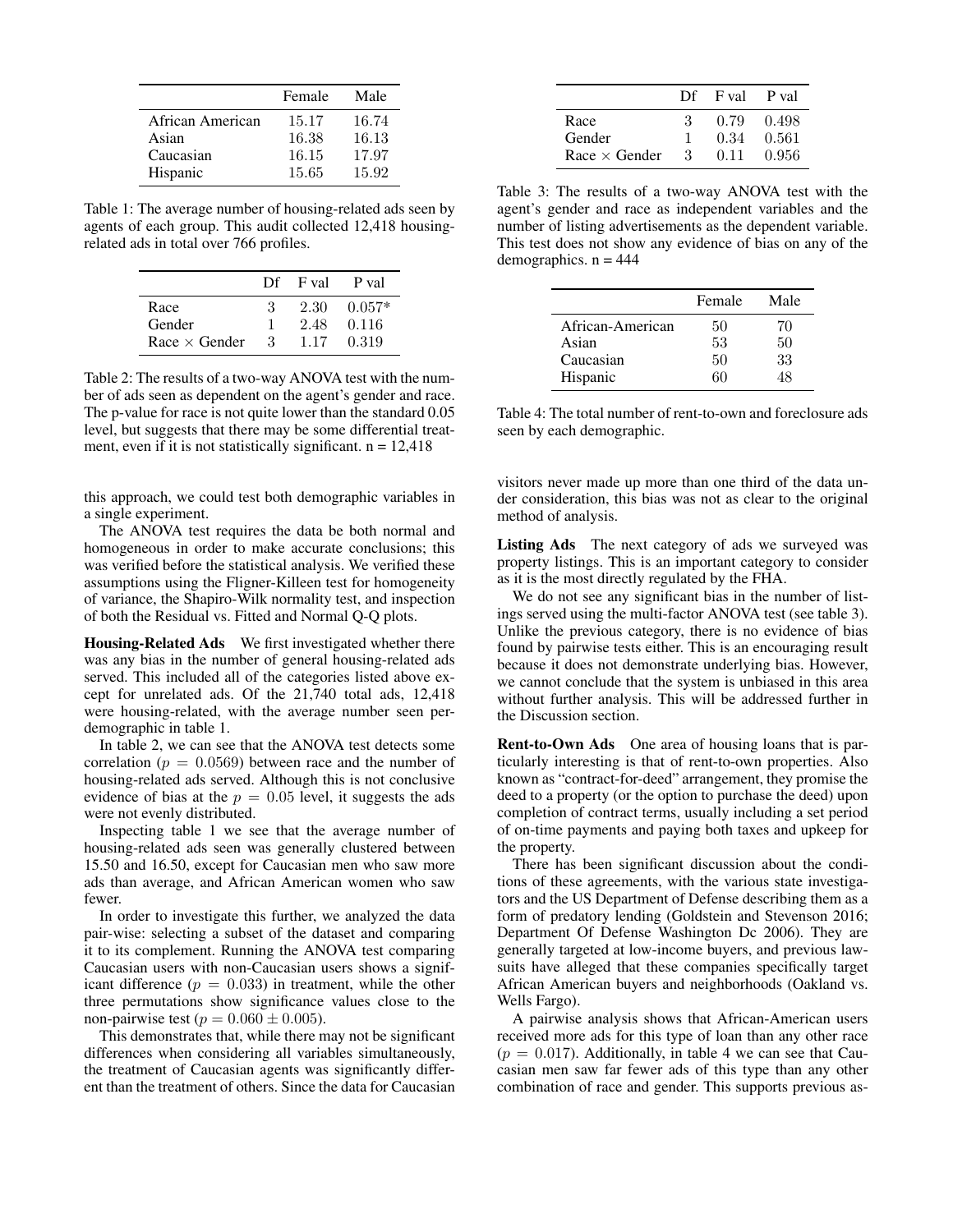sertions that these subprime loans are being targeted at minority communities.

Other Categories of Ads We did not see any significant differences in treatment for any other categories of housing ads. This was due to a few limiting factors. First of all, many of the categories were seen very infrequently, which limits the statistical power of our techniques. Secondly, several categories had a bimodal distribution in the number of views. In these, a few agents saw ads many times, but most agents never saw any. This violates many of the assumptions of the ANOVA test, and also compounded the first limitation. Finally, a few of the categories were sufficiently large, but failed one or more of the requirements of our statistical tests.

The first and third limitations may be addressed in the future with significantly larger sample sizes, under the assumption that the number of ads seen roughly follows a normal distribution. The second, however, may be a problem regardless of the sample size if that pattern does not hold. Thus, alternative analysis modeling the number of ads as a negative binomial or Poisson distribution may be more applicable for situations where this occurs.

### The Ranking Audit (RQ3)

The other audit we performed was an analysis of whether the gender or race of a user is correlated with the ranking of recommended property search results. This analysis focused specifically on online listing services.

In order to select sites for this audit we performed an initial survey of several of the most popular online listing services, including Zillow, Trulia, Redfin, Realtor.com, Homesnap, and Forsalebyowner<sup>1</sup>. Sites were considered for inclusion if they met a series of criteria: First, it must have an algorthmically generated "recomended" sort. This immediately ruled out a few sites that only sorted based on uservisible characteristics. Second, that sort must be personalized. Both Zillow and Redfin were removed as they did not exhibit any personalization. Both display pre-generated recommendations that were identical for every agent that visited the site. Finally, we chose sites that allowed scraping the pages of interest in their robots.txt files. This was to done in order to be "good neighbors" to these sites by only scraping pages they allow.

This left us with two popular listing sites to audit: Trulia and Realtor.com. Both allow searching properties for rental or sale and provide a personalized sort option. Additionally, both include Schema.org metadata in their search pages. This simplified data collection and reduced the number of requests to the respective sites.

# Data Collection

In the data collection process, the trained browser profile visited the homepage and submitted the desired location using the main search bar. When the results were returned,

the program verified that they were sorted using the personalized sort. On Trulia this is called "Just for you", and "Relevant Listings" on Realtor.com. If they were not sorted correctly, the desired sort was selected from the drop-down box. The program then scrolled down the page while extracting the metadata for each listing from the page's HTML. We collected the unique ids of the listings along with their addresses, latitude and longitude, number of bedrooms and bathrooms, and price.

Our study focused on single-family residences. Commercial properties and larger properties consisting of multiple units for sub-letting were not considered in our audits. Before removing these properties from the dataset, we verified that they were seen at the same frequency and positions for visitors of all demographics.

#### Pricing Results

We used a similar technique to analyze the rankings as we did the advertisements. For each listing service, we performed a multi-factor ANOVA test with the rank position as the independent variable, the profile variables (gender and race) as the control variables, and the price as the dependent variable.

Statistically significant interaction effects in the ANOVA test suggest that the listings are weighted differently depending on the variables involved. For example, a significant result for race would suggest that at least one group was shown properties that were substantially cheaper or more expensive than those shown to others. Below, we describe these analyses and results in detail.

We also verified that personalization only influenced the presentation (ordering and visibility) of listings, and not the attributes (price, square footage, etc...) of the listings themselves. Most importantly, our audit did not see differential pricing on any site we surveyed. This is a welcome departure from the 2012 HUD audit that found substantial price discrimination in one-on-one interactions (Austin Turner et al. 2013).

Realtor.com We collected 436 measurements from Realtor.com over the course of three months. Each of these records contains the metadata for each of the top 30 listings as well as the time collected, unique identifier of the browser profile, and the trained gender and race of the profile. In total we collected information on 789 distinct properties.

Next we performed a multi-factor ANOVA test on the provided data. The results of the test are in table 5. We see that there is a statistically significant ( $p = 0.022$ ) interaction effect between gender and position in the results. This implies that men and women receive different orderings. Looking at the plot of the ANOVA coefficients for gender, position, and price in fig. 1, we see that women are presented more expensive properties than men at the top of the list, but less expensive properties as they move down the list.

We also surveyed the listings displayed by price alone. Table 6 lists the average listing price seen in each location by race. Female agents in Chicago receive recommendations for more expensive properties than their male counterparts, except for Asian users. However, this pattern re-

<sup>1</sup> zillow.com, trulia.com, redfin.com, realtor.com, homesnap.com, forsalebyowner.com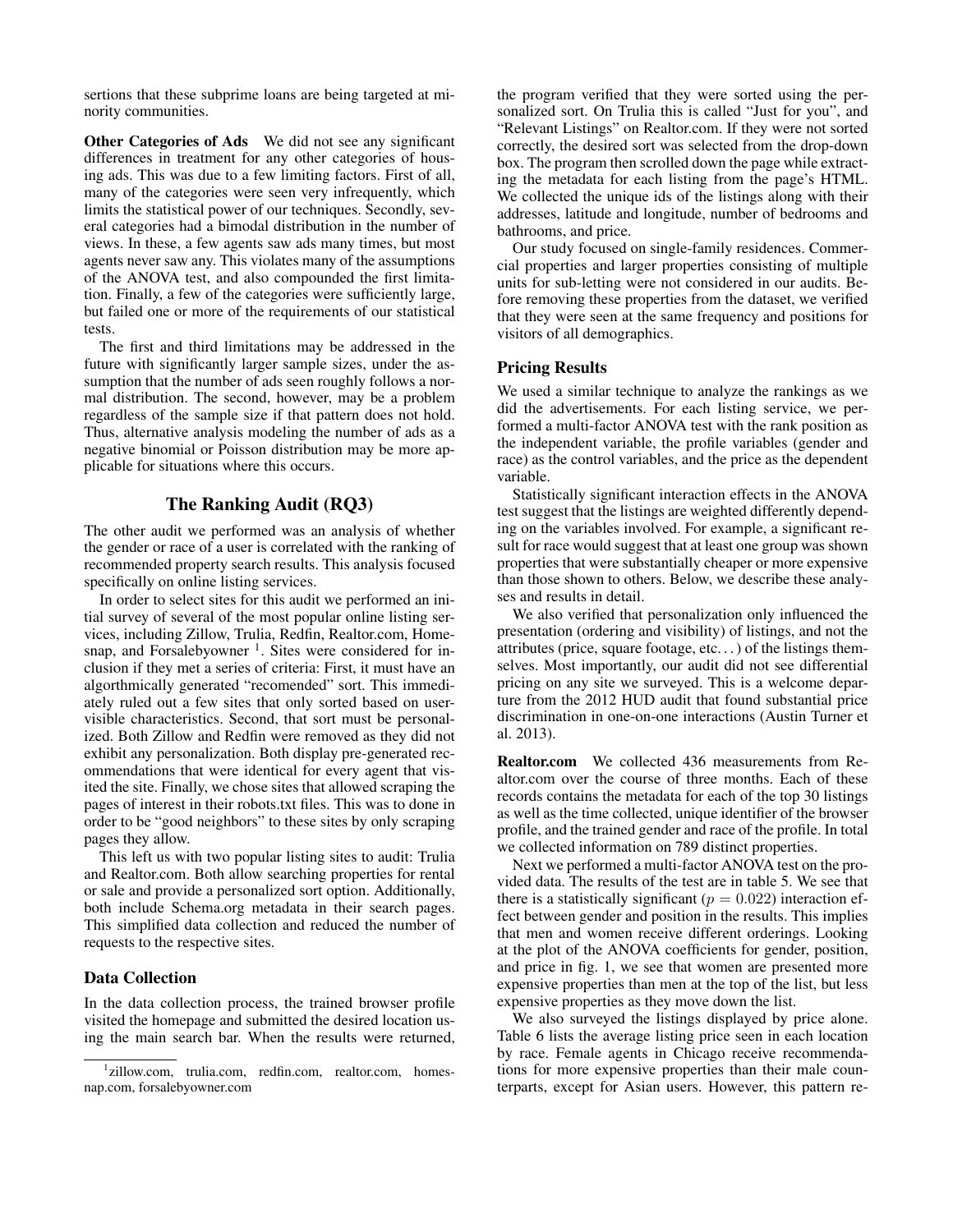|                       | Df | F val | P val     |
|-----------------------|----|-------|-----------|
| Race                  | 3  | 0.20  | 0.898     |
| Gender                | 1  | 1.08  | 0.298     |
| Position              | 1  | 0.33  | 0.566     |
| $R \times G$          | 3  | 0.23  | 0.877     |
| $R \times P$          | 3  | 0.12  | 0.947     |
| $G \times P$          | 1  | 5.24  | $0.022**$ |
| $R \times G \times P$ | 3  | 0.44  | 0.724     |

Table 5: A three-way ANOVA test on Realtor.com. We can see a significant interaction between gender and position, implying that the rankings are ordered differently by price depending on the gender of the user.

|    | Chicago   |           | Champaign |           |  |
|----|-----------|-----------|-----------|-----------|--|
|    | Female    | Male      | Female    | Male      |  |
| AA | \$378,123 | \$343,619 | \$224,922 | \$224,173 |  |
| A  | \$338,621 | \$364,871 | \$226,059 | \$220,709 |  |
| C  | \$395,231 | \$317,609 | \$220,961 | \$227,590 |  |
| н  | \$359,625 | \$344,918 | \$217,756 | \$230,006 |  |

Table 6: The average price (in USD) of listings seen on Realtor.com. 2961 records were collected from Chicago, and 2474 from Champaign (Place names anonymized)

verses in Champaign. There, men receive recommendations for slightly more expensive properties than women. Once again, the trend is swapped for Asian agents, with Asian women receiving more expensive recommendations. Note that this is not statistically significant. More analysis is necessary to understand the associations between these agents and the recommended properties.

Trulia.com In the Trulia audit we collected 846 measurements over the course of three months. Like Realtor.com, each measurement consisted of the first 30 recommended properties as well as metadata about the scraping profile.

The results of the multi-factor ANOVA test do not show any evidence of bias towards either of the profile variables or position. Similarly, we did not see any interaction effects in the average price of listings shown to any demographic. The average prices for all demographics at any position fall within  $\pm \$10,000$ , substantially less than any of those for Realtor.com.

We verified that these effects were not due to the larger sample size of Trulia results by randomly sampling a subset of the results and calculating the averages of the subset. When tested, these samples shared the same small deviations as the complete dataset. This suggests that the degree of personalization in the price of properties shown is smaller on Trulia than Realtor.com for the profile variables in this audit. Further research would be required to prove this conclusively.



Figure 1: Comparison of the ANOVA coefficients for each gender at a given index, with the female line in orange and the male line in blue. While the trend-line of the average price for women starts above the one for men, the two cross halfway down. This implies that, although the mean price is similar, women are recommended more expensive properties first.

|                  | A A | $\Delta$ | C  | н  | P val    |
|------------------|-----|----------|----|----|----------|
| <b>Lake View</b> |     | 15       | 19 | 21 | $0.099*$ |
| Loop             | 8   |          | 9  | 8  | 0.969    |
| Norwood Park     | 5   |          | 6  | 5  | 0.940    |
| Cicero           | 8   | 10       | 5  | 5  | 0.630    |
| Chatham          | Q   | 11       | 11 | 10 | A 966    |

Table 7: The number of times a neighborhood was seen by each racial group in Realtor.com results. The Lake View neighborhood was recommended to African American users fewer times ( $p = 0.099$ ) at the  $p = 0.10$  significance level.

# Geographical Discrimination Results

Another area of interest for this audit was whether the race of a user influenced the neighborhoods they were recommended. This leads to indirect segregation: members of minority groups are technically allowed to move outside their neighborhoods, but are prevented from doing so because they are unable to find funding. This results in racially segregated communities as well as depriving minority groups from building greater net worth (Henkel, Dovidio, and Gaertner 2006; Pincus 1996).

This portion of the audit uses the same set of data as the other ranking experiments, but a different statistical test. Because we are interested in how many users are recommended each neighborhood, we use a simple  $\chi^2$ -test rather than ANOVA.

We saw very little variance in the number of times a neighborhood was seen by each racial group on Trulia. The least evenly served neighborhood was Douglas, with  $p = 0.7468$ . This is well above our threshold of significance, and therefore we conclude that we did not see any evidence of geographical discrimination on Trulia.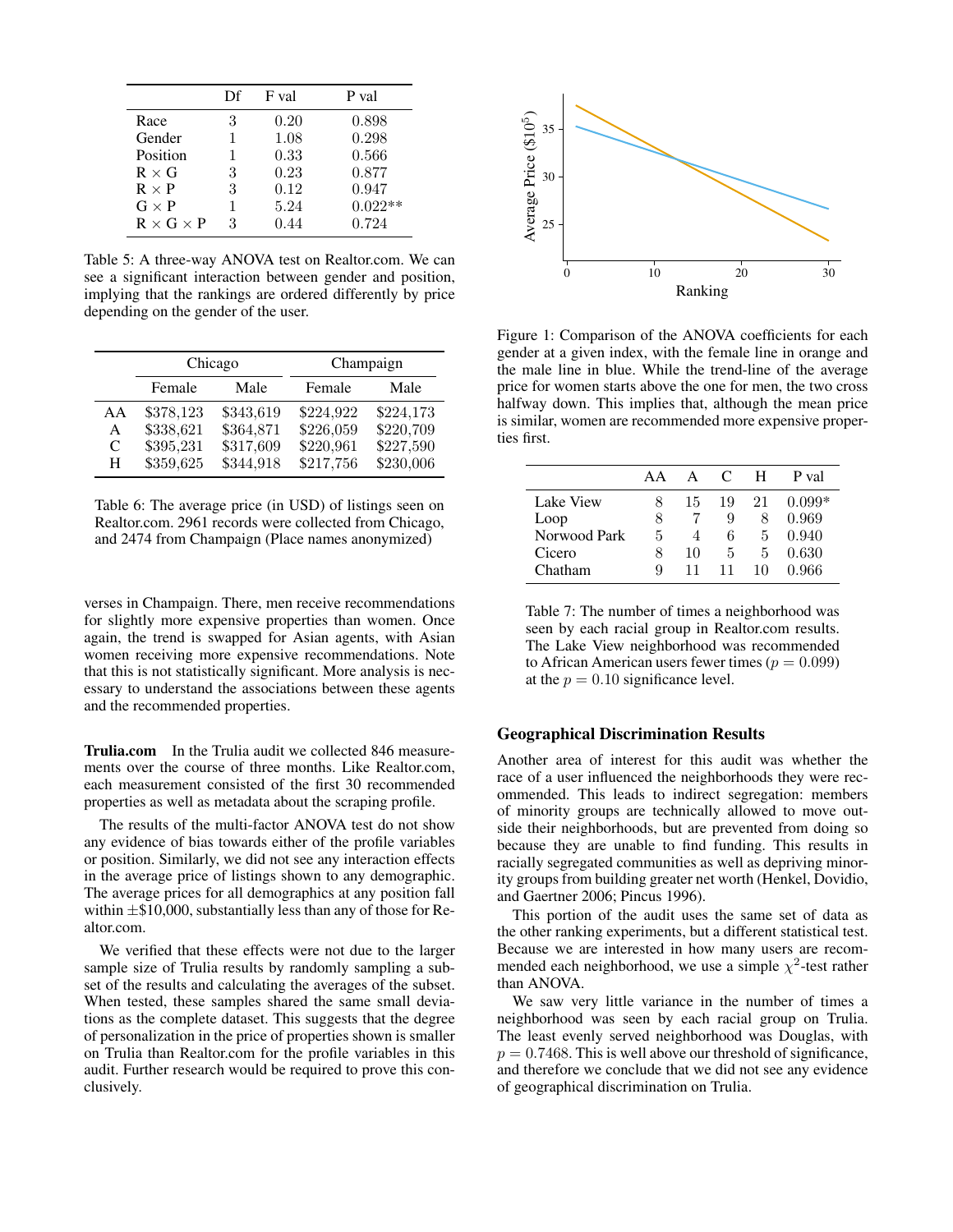We see a different story on Realtor.com. Looking at the values in table 7, we see that there is one neighborhood, Lake View, with  $p = 0.099$ . Further restricting to the top 15 listings in the ranking decreases this value further to  $p = 0.059$ . While still above the standard  $p = 0.05$  confidence threshold, this suggests that the neighborhood is not only shown less to African American users, but when it is shown, it is placed further down as well.

This difference is especially compelling when considering the population of the Lake View neighborhood. This neighborhood is in the top 10% of the city by median income, and is also drastically less diverse than the city as a whole. While Chicago is 45% White and nearly 35% African American (for Planning 2018a), Lake View is almost 80% White and less than 5% African American (for Planning 2018b). If systematic, a significant difference in recommendations by race combined with the population dynamics of the neighborhood could result in de facto segregation.

## **Discussion**

In this paper we described two audits on online housing markets; the first studying online ad targeting and the second measuring the effects of personalized search result ranking.

In the first audit, we found differences in the number of housing ads shown on the basis of race, and demonstrated that Caucasian agents saw significantly more housingrelated advertisements ( $p = 0.0569$  overall,  $p = 0.033$  pairwise) than other agents who searched for housing. This suggests that the advertiser's target audiences were more closely aligned with the Caucasian group, leading to indirect bias. The first audit also found that advertisements for predatory rent-to-own programs were seen by African American users significantly more ( $p = 0.007$ ) than any other group.

The second audit uncovered evidence of gender bias ( $p =$ 0.022) in the ordering of suggested properties on the online housing site Realtor.com. Women were recommended more expensive properties towards the top of the list, and less expensive properties towards the bottom. We also concluded that African American users were somewhat less likely to be recommended houses in the Lake View neighborhood of Chicago( $p = 0.099$ ). While this may be unintentional, techniques like this have been used in the past to enforce indirect segregation by pricing minorities out of desirable neighborhoods (King and Mieszkowski 1973).

While our results show some bias in these systems, we do not claim that any laws have been broken. Further audits would be required to show a pattern of systematic bias in one of these platforms.

#### Auditing Framework

The audits presented here demonstrate a framework for extending traditional paired-testing methods to automated online systems. The techniques developed for profile training can be extended to other demographic groups by developing new site playlists and selecting suitable verification variables. Researchers studying advertisements in a geographical area can select sites with local interest. This would be especially relevant where the site's readership is correlated with the demographics studied, as differences in the ads shown site-by-site could result in bias. Finally, additional locations, sites, and property attributes could be added to further studies.

## Concluding an Absence of Bias

While we can observe differences in treatment from the two audits, our current statistical methods cannot conclude that there is no bias in these systems. This is due to the scientific difficulty of proving a negative, and follows the historical focus on the presence of bias rather than its absence. In further audits, researchers could leverage Bayesian techniques or equivalence testing to prove that these systems treated users fairly.

A 2017 paper by Thebault-Spieker et al. demonstrated some of these methods for proving the absence of bias in online 5-star ranking systems (Thebault-Spieker et al. 2017). While their methods are not directly applicable to housing audits, similar ideas could be applied to the housing space.

#### Reproducibility

One weakness of these audits is a lack of reproducibility. Practically every factor in these systems is constantly evolving, from the set of ads currently being served, to the targeting and pricing of an advertising campaign, and even the way user profiles are interpreted. This puts researchers in a difficult position: auditors must collect as much data as possible in order to catch any confounding variables, and must carefully validate that the system they are measuring did not change substantially during the course of their audit.

Researchers looking to replicate the findings of an audit like these can use the same tools and methods as the original experiment, but should be very aware that any number of variables may have changed between their measurements and the originals, and therefore could lead to different results. This presents a very compelling argument for designing audits whose practices and results can be independently verified, as well as sharing the collected datasets. The data collected for this audit, including the images of ads collected, is available along with the code at (Asplund 2020).

### Detecting and Resolving Bias

Many sites address the liability caused by personalized recommendations by serving an algorithmically sorted list to all visitors and refreshed regularly. This guarantees that two users with the same query at the same time will receive the same recommendations. For areas where fairness is legally required, such as housing and employment, this can be a prudent alternative. The algorithm may still perpetuate existing bias by under- or over-representing certain neighborhoods and communities, but the system as a whole would be fair under this style of paired-testing audit.

If a service provider chooses to serve targeted housing ads or listings, it is important that they regularly audit their own systems for fairness. This is especially important if the service uses opaque or uninterpretable decision-making systems. These would preferably be performed by an unbiased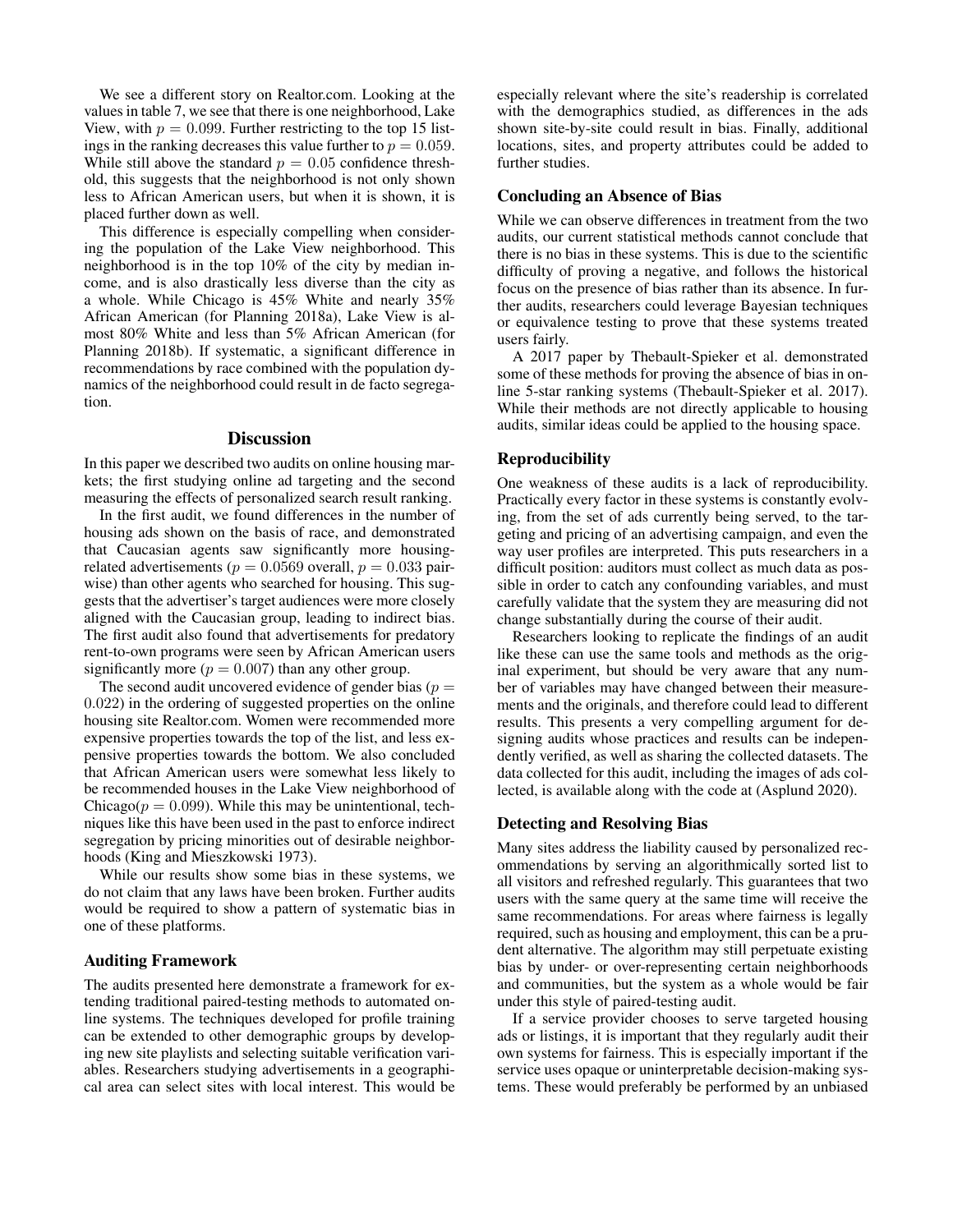third-party, but could also be accomplished by an isolated team within the company.

Finally, companies should open up access to their systems for fully independent auditing. As it currently stands, external audits not officially sanctioned by the company run the risk of violating the site's Terms of Service, especially if the researchers access the site using automated tools. As long as these sites are not open to external experiments, the public has no way to verify that they meet the legal standard of fairness.

### Conclusion

Our two audits investigate important emerging areas of housing fairness: online advertising and search-result ranking. Within the context of advertising, we observed that Caucasian users saw substantially more housing-related ads compared to other races. Additionally, African American men saw significantly more advertisements for controversial rent-to-own advertisements. In the ranking audit we showed that the ordering of properties on Realtor.com was effected by the gender of the user, placing more expensive properties at the top for female users. Finally, we saw some evidence of geographic discrimination where the Lake View neighborhood was seen less often by African American users.

This proposed audit framework can provide a foundation for further audits in the future. The most recent Housing Discrimination Study surveyed 28 metropolitan areas across the United States of America in order to provide a conservative measure of housing discrimination in the county. An online audit of this scale would certainly be a sizeable undertaking, but the lower requirements for participants, travel, and other logistical concerns could make it feasible to conduct on a more regular basis than the roughly ten year pattern of existing audits.

The profile building technique we have used in our auditing platform is also adaptable. An auditor can add new categories or variables simply by changing the sites visited, the training schedule, or the agent's behavior while browsing a page. Even attributes such as the IP address and browser used can be modified in order to build a more representative profile. These behavioral models could be further strengthened by user studies providing truly representative browsing data.

### Acknowledgements

We thank the National Science Foundation for their support of this work (NSF CHS-1564041 & CHS-1564079).

#### References

Ahmed, A. M., and Hammarstedt, M. 2008. Discrimination in the rental housing market: A field experiment on the Internet. *Journal of Urban Economics* 64(2):362–372.

Ahmed, A. M.; Andersson, L.; and Hammarstedt, M. 2010. Can Discrimination in the Housing Market Be Reduced by Increasing the Information about the Applicants? *Land Economics* 86(1):79–90.

Ali, M.; Sapiezynski, P.; Bogen, M.; Korolova, A.; Mislove, A.; and Rieke, A. 2019. Discrimination through optimization: How Facebook's ad delivery can lead to skewed outcomes. *arXiv:1904.02095 [cs]*. arXiv: 1904.02095.

Asplund, J. 2020. Data for: Auditing race and gender discrimination in online housing markets, https://doi.org/ 10.13012/B2IDB-1408573 V1.

Austin Turner, M.; Rob, S.; Levy Diane, K.; Wissoker, D.; Aranda, C.; and Pitingolo, R. 2013. Housing discrimination against racial and ethnic minorities 2012. *Washington, DC: US Department of Housing and Urban Development*.

Bates, A.; Butler, K. R. B.; Sherr, M.; Shields, C.; Traynor, P.; and Wallach, D. 2015. Accountable wiretapping or I know they can hear you now. *Journal of Computer Security* 23(2).

Bates, A.; Hassan, W. U.; Butler, K.; Dobra, A.; Reaves, B.; Cable, P.; Moyer, T.; and Schear, N. 2017. Transparent Web Service Auditing via Network Provenance Functions.

Biddle, S. 2019. Facebooks Ad Algorithm Is a Race and Gender Stereotyping Machine, New Study Suggests, https://theintercept.com/2019/04/03/ facebook-ad-algorithm-race-gender/.

Bureau, U. C. 2018. U.S. Census Bureau QuickFacts: Champaign County, Illinois, https://www.census.gov/ quickfacts/champaigncountyillinois.

Carpusor, A. G., and Loges, W. E. 2006. Rental Discrimination and Ethnicity in Names. *Journal of Applied Social Psychology* 36(4):934–952.

Center, P. R. 2015. Multiracial in America: Proud, diverse and growing in numbers. *Pew Research Center Social & Demographic Trends*.

Chander, A. 2016. The Racist Algorithm 2017 Survey of Books Related to the Law: Reviews. *Michigan Law Review* 115:1023–1046.

Chen, L.; Ma, R.; Hannk, A.; and Wilson, C. 2018. Investigating the Impact of Gender on Rank in Resume Search Engines. In *Proceedings of the 2018 CHI Conference on Human Factors in Computing Systems*.

Collins, H., and Khaitan, T. 2018. *Foundations of Indirect Discrimination Law*. Bloomsbury Publishing.

Craswell, N.; Zoeter, O.; Taylor, M.; and Ramsey, B. 2008. An Experimental Comparison of Click Position-bias Models. WSDM '08, 87–94. ACM.

Datta, A.; Fredrikson, M.; Ko, G.; Mardziel, P.; and Sen, S. 2017. Proxy Non-Discrimination in Data-Driven Systems. *arXiv:1707.08120 [cs]*.

Datta, A.; Tschantz, M. C.; and Datta, A. 2014. Automated Experiments on Ad Privacy Settings: A Tale of Opacity, Choice, and Discrimination. *arXiv:1408.6491 [cs]*.

Department Of Defense Washington Dc. 2006. Report on Predatory Lending Practices Directed at Members of the Armed Forces and Their Dependents:. Technical report, Defense Technical Information Center.

Dwork, C.; Hardt, M.; Pitassi, T.; Reingold, O.; and Zemel, R. 2012. Fairness Through Awareness. In *Proceedings of*